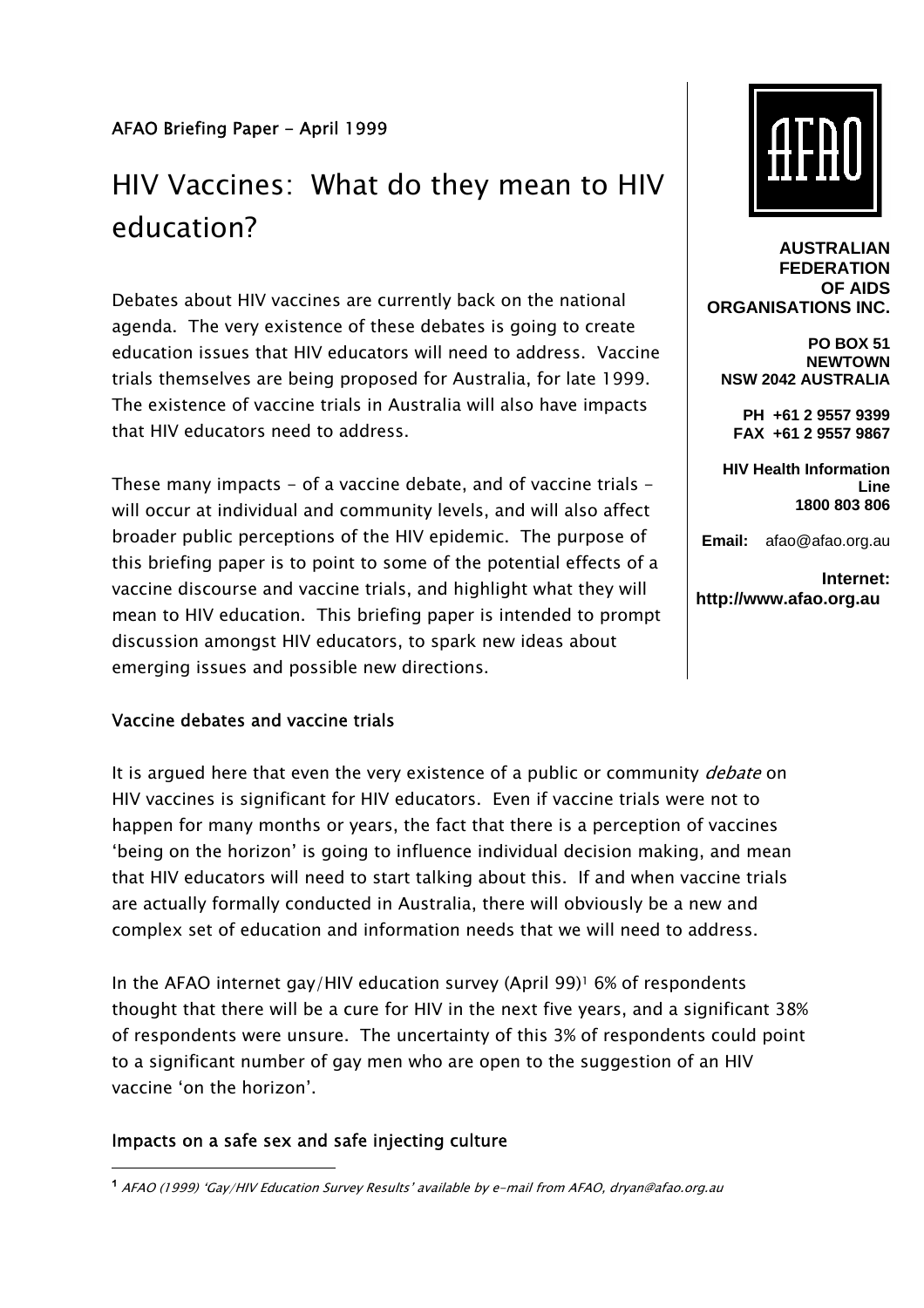We've started asking questions about the impact of HIV 'treatment optimism' on safe sex practise, should we be asking similar questions about 'vaccine optimism'?

Debate and discussion in the media, and in peoples' social and personal lives, about the possibility of a vaccine to prevent or treat HIV will be one more issue 'in the mix' when it comes to negotiating safe sex and safe injecting. Here is another piece of complex and incomplete science that we can expect will influence individual decision making about risk and sex or risk and injecting.

Whether or not new rationalisations for unsafe sex and unsafe injecting are developing out of peoples' optimism for either a preventative or therapeutic vaccine, risk assessments are becoming more complicated. What if we find after some vaccine trials have developed, that we have a new category of people inbetween 'HIV positive' and 'HIV negative', called 'vaccine positive'? Is negotiated safety possible when one partner is vaccine positive? We have a situation where more and more information is required in order to make decisions about who you have sex with and who you inject with. We may also see a situation develop where the line between HIV positive and HIV negative is no longer clear. The onus for providing a lot of this extra information will fall on HIV educators.

## Remedicalisation of HIV prevention and HIV treatment

Discourses and debates about HIV vaccines will encourage the perception that HIV can be engineered away. In the history of the HIV epidemic there has always been a tension around the degree to which science can 'control' HIV and AIDS. Coming along so swiftly after new s of greater HIV treatment success, a discourse about HIV vaccines might prompt a set of beliefs about the triumph of science.

What this then means for educators, is that the cornerstone of the way we work that behaviour change is possible, and that effective behaviour change education is best done in a community development context - is threatened. Will individuals start thinking that it's not up to them anymore, that scientists will sort it out? Will governments start thinking that education on behaviour change is expensive and imprecise, and that developing communities of gay men and drug users is politically dangerous, and therefore favour vaccines over community development in their funding and policy decisions? A very real education need arising out of a vaccines discourse is that the value and importance of community development and behaviour change education must be reinvigorated and promoted.

## Education and policy needs as trials are launched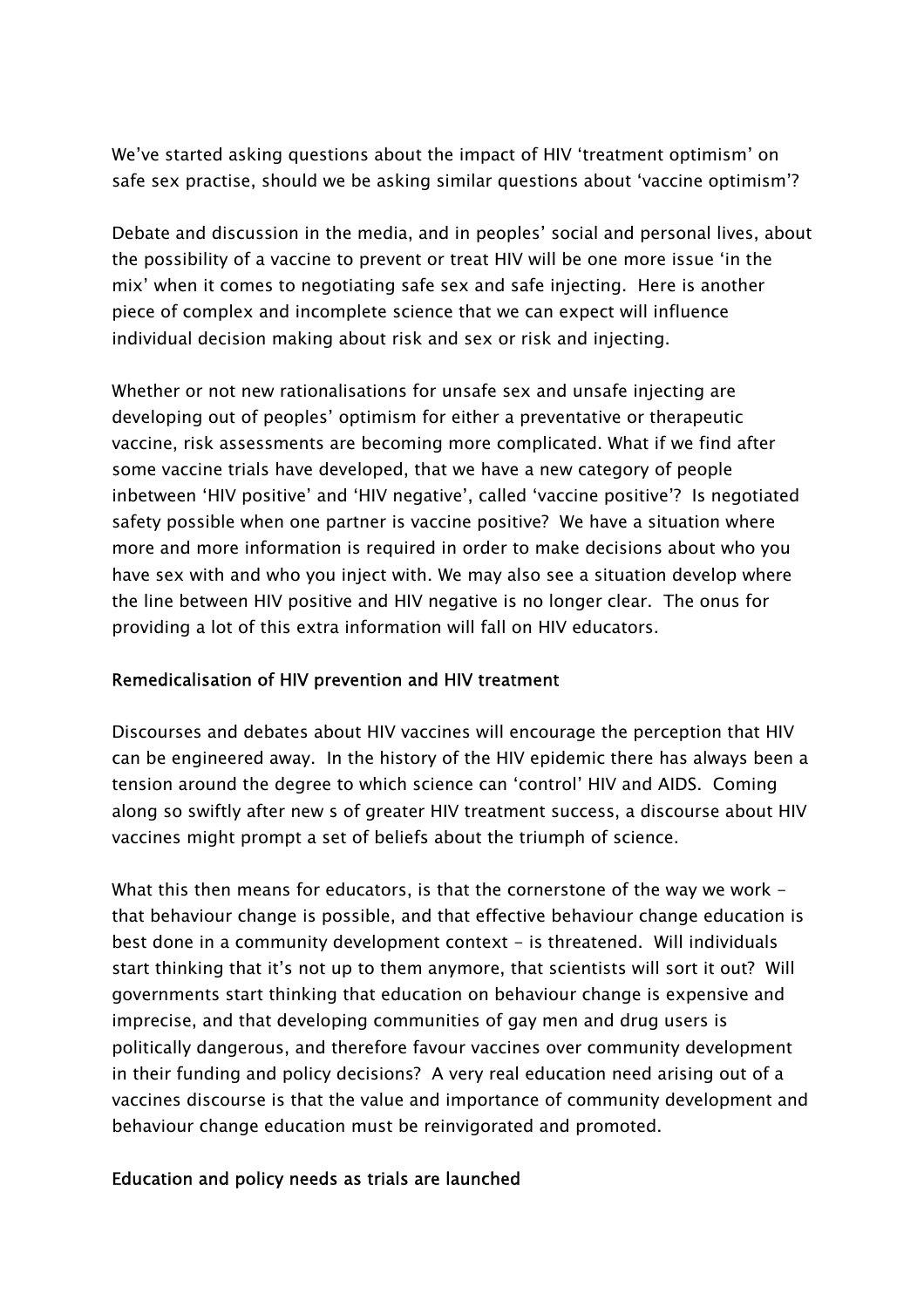As vaccines trials are initiated in Australia, and some say that may be soon, two immediate education tasks will present themselves. Firstly, potential trial participants will need a whole range of information and support for decision making in this complex area. Issues like the need for fully informed consent, the meanings of unprotected sex in trials, the meanings of blinding and placebos in potential trials, and reasons or motivations for participation, are only a few examples of the many issues that will require attention by educators. And whose responsibility will it be to provide this education? And who will pay for these new education needs? Governments? Drug companies? Research organisations? Community based organisations? Trial participants?

A second set of education needs present themselves at the point where vaccine trials are introduced in Australia. These needs relate to people about to participate in a trial, those who are asking questions, and those who are not interested in participating. The needs are primary and important, and are about the central and unswerving imperative to maintain safe sex and safe injecting practices, and that the fact that this is not the end of individual responsibility. A education and policy job for educators and HIV organisations will be to counter some media driven 'vaccines optimism' that we can expect.

Precisely the way this safe sex and safe injecting education work is done, is of course quite contentious, given that in order to truly trial a vaccine, unsafe sex or unsafe injecting would need to occur. It is quite possible that a vaccine being trialed might provide only partial immunity to HIV. What if, because of a wave of 'vaccine optimism', unprotected sex or unsafe injecting rates rose and then the effect of that partial immunity was cancelled out by a rise in unprotected sex? For these complex reasons, we are reminded of the central role social and behavioural researchers will need to play in vaccine trials.

#### Potential Impacts on STD rates

Connected to this notion that the practice of safe sex may be affected by discussions about HIV vaccines, or vaccine trials beginning in Australia, is the more long term possibility of other sexually transmissible diseases being transmitted. Put simply, if people are practising less safe sex because they are participating in a trial and think they might be immune to HIV, they won't necessarily be worrying about other STDs. Will HIV vaccines increase STD rates amongst gay men? What will this mean to HIV positive people?